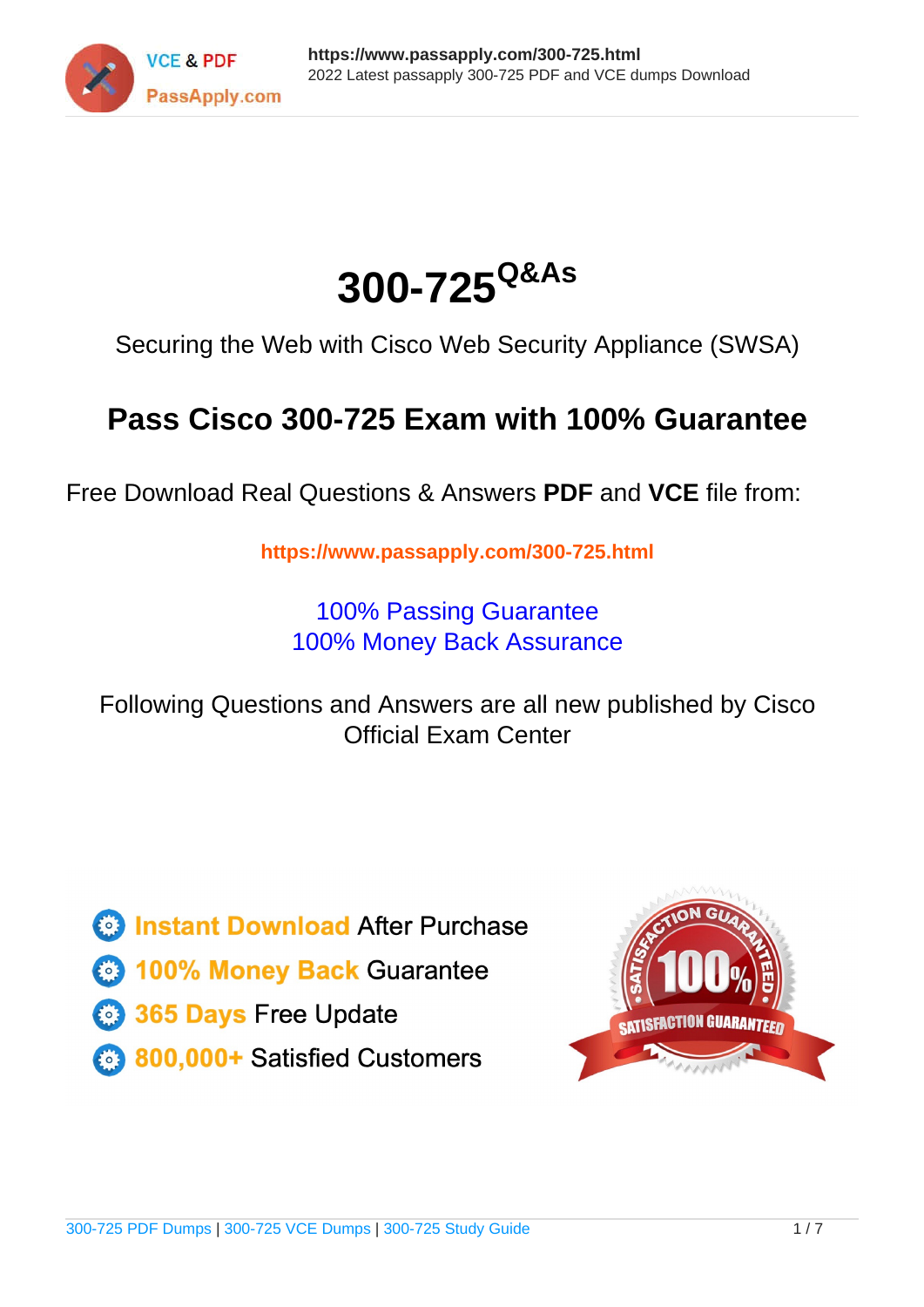

## **QUESTION 1**

Which two caching modes are available in the Cisco WSA? (Choose two.)

- A. active cache
- B. all cache
- C. aggressive cache
- D. safe cache
- E. no cache

Correct Answer: CD

Reference: https://www.cisco.com/c/en/us/td/docs/security/wsa/wsa11-5/user\_guide/b\_WSA\_UserGuide\_11\_5\_1/b\_WS A\_UserGuide\_11\_5\_1\_chapter\_0100.html#task\_1214899

#### **QUESTION 2**

A network administrator noticed that all traffic that is redirected to the Cisco WSA from the Cisco ASA firewall cannot get to the Internet in a Transparent proxy environment using WCCP. Which troubleshooting action must be taken on the CLI to make sure that WCCP communication is not failing?

- A. Disable WCCP to see if the WCCP service is causing the issue
- B. Explicitly point the browser to the proxy
- C. Ping the WCCP device
- D. Check WCCP logs in debug mode

Correct Answer: D

#### **QUESTION 3**

Which information within Cisco Advanced Web Security Reporting is used to generate a report that lists visited domains?

- A. URL categories
- B. web reputation
- C. websites
- D. application visibility

Correct Answer: A

Reference: https://www.cisco.com/c/dam/en/us/td/docs/security/wsa/Advanced\_Reporting/WSA\_Advanced\_Reporting\_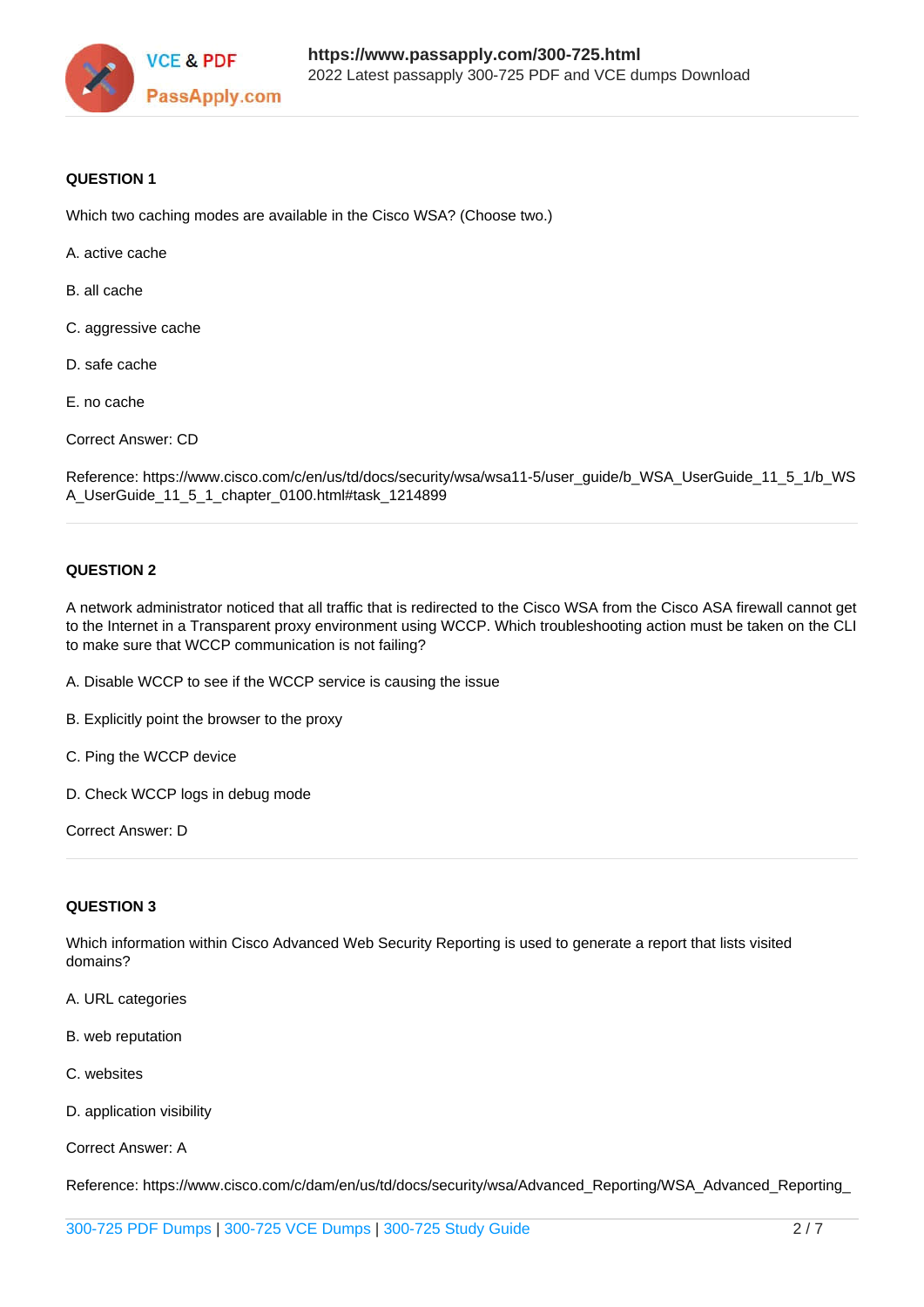

6/Advanced\_Web\_Security\_Reporting\_6\_6.pdf (39)

# **QUESTION 4**

Which command is used to flush a single user from authentication memory?

- A. isedata
- B. authcache
- C. diagnostic
- D. clear
- Correct Answer: B

Reference: https://www.cisco.com/c/en/us/support/docs/security/web-security-appliance/118259-technote-wsa-00.html

# **QUESTION 5**

Which behavior is seen while the policy trace tool is used to troubleshoot a Cisco WSA?

- A. External DLP polices are evaluated by the tool
- B. A real client request is processed and an EUN page is displayed
- C. SOCKS policies are evaluated by the tool
- D. The web proxy does not record the policy trace test requests in the access log when the tool is in use
- Correct Answer: D

Reference: https://www.cisco.com/c/en/us/td/docs/security/wsa/wsa11-0/user\_guide/b\_WSA\_UserGuide/b\_WSA\_User Guide\_appendix\_011001.html#con\_1415277

# **QUESTION 6**

What is the function of a PAC file on a Cisco WSA?

- A. The file allows redirection of web traffic to a specific proxy server
- B. The file is mandatory for a transparent proxy to redirect user traffic
- C. The file provides instructions about which URL categories are permitted
- D. The file is mandatory for an explicit proxy to forward user traffic

# Correct Answer: A

Reference: https://www.cisco.com/c/en/us/support/docs/wireless-mobility/wlan-security/116052-config-webauthproxy-00.html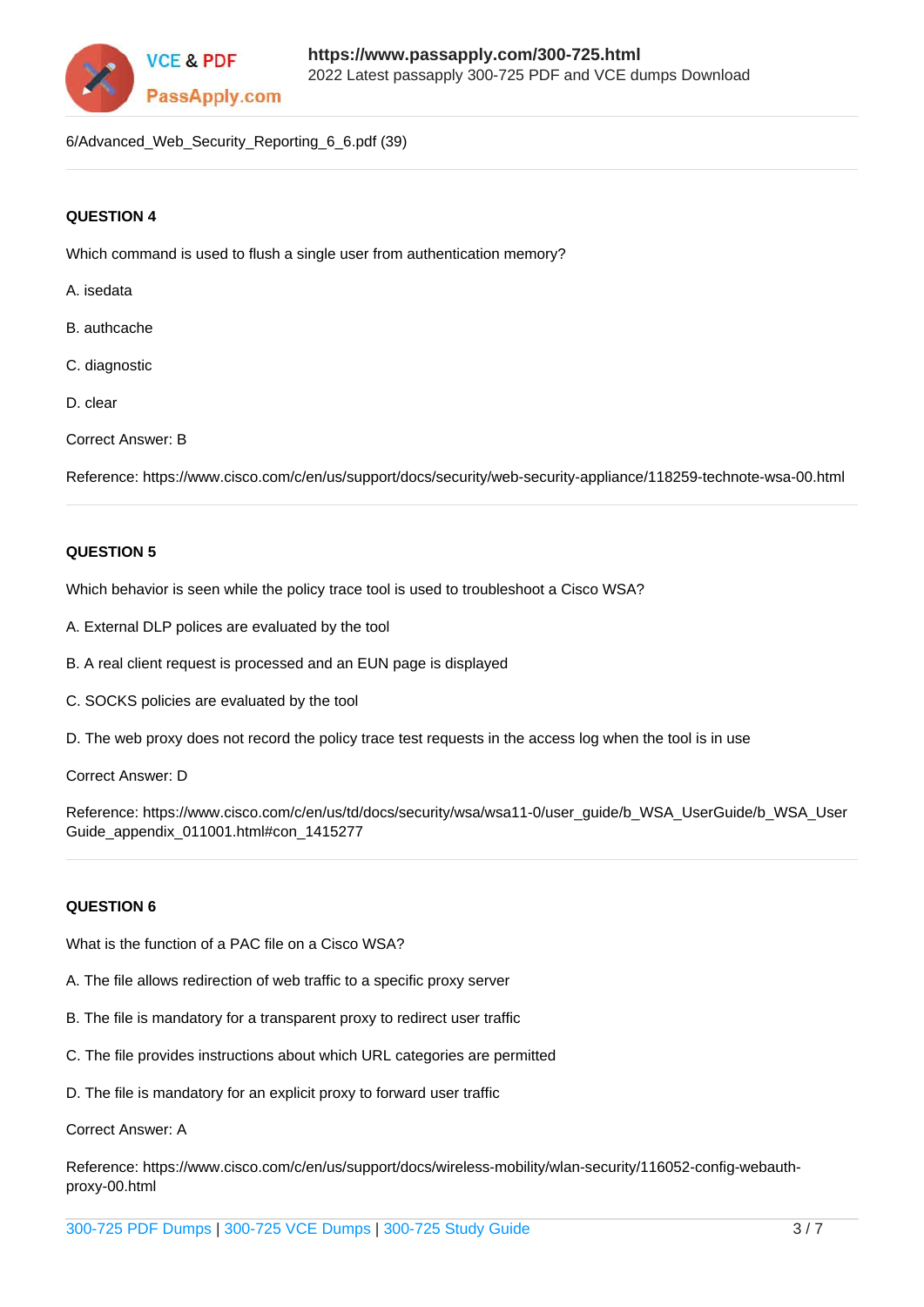

# **QUESTION 7**

What is a valid predefined time range when configuring a Web Tracking query?

- A. year
- B. minute
- C. hour
- D. month
- Correct Answer: B

Web tracking query uses minute as a predefined time range to track web related queries.

#### **QUESTION 8**

Which type of certificate must be installed on a Cisco WSA for HTTPS inspection?

- A. server
- B. client
- C. root
- D. wildcard
- Correct Answer: C

Reference: https://www.cisco.com/c/en/us/support/docs/security/web-security-appliance/117792-technote-wsa-00.html

# **QUESTION 9**

# DRAG DROP

Drag and drop the properties from the left onto the correct advanced web proxy setting descriptions on the right.

#### Select and Place: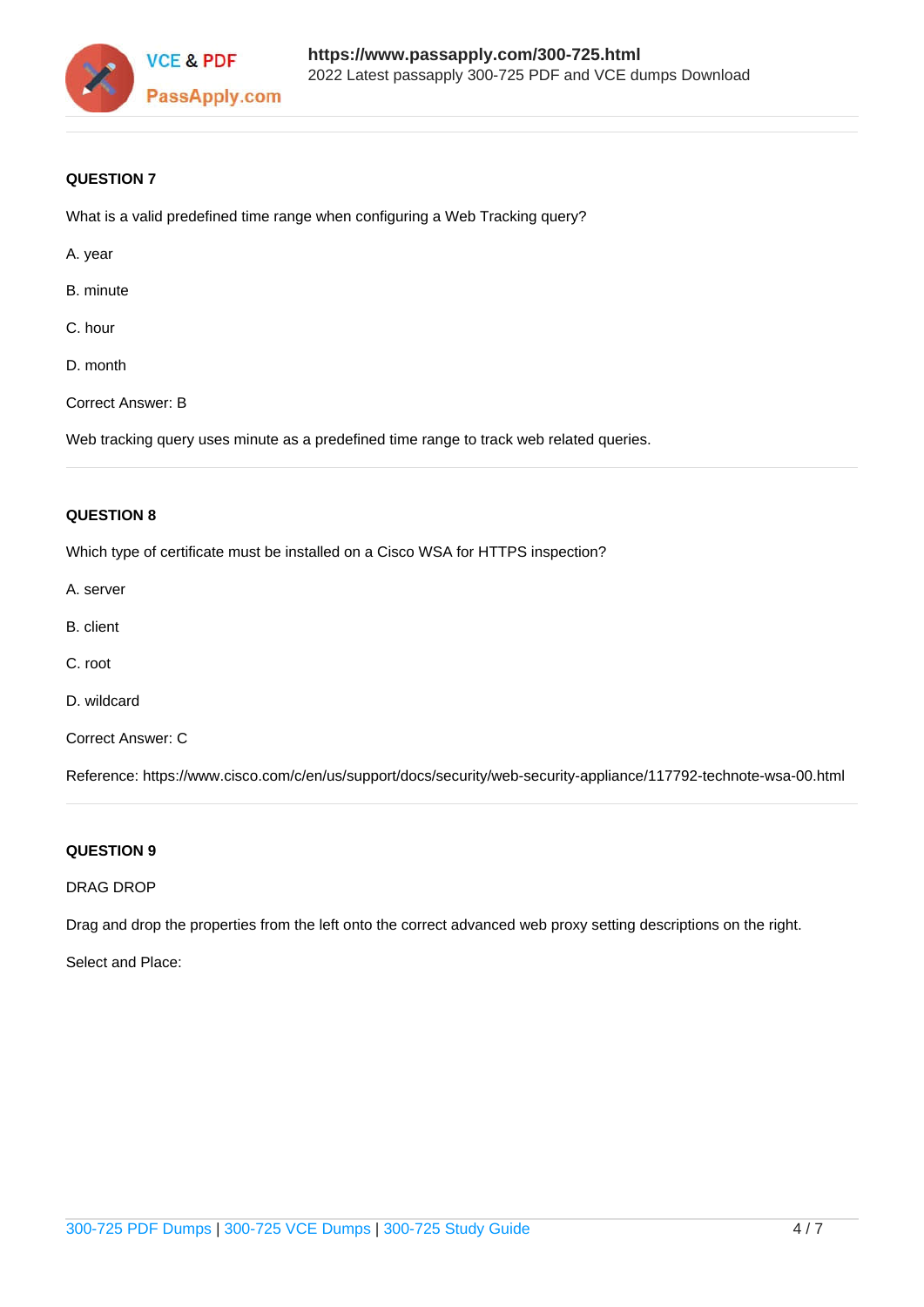

# **Answer Area**

| In-Use Connection Timeout            | maximum time (in seconds) that the web proxy keeps<br>open a connection to a client or server after a transaction<br>has been completed and no further activity is detected |
|--------------------------------------|-----------------------------------------------------------------------------------------------------------------------------------------------------------------------------|
| Simultaneous Persistent Connections  | maximum time (in seconds) that the web proxy waits for<br>more data from an idle client or server when the current<br>transaction has not yet been completed                |
| <b>Use Received Headers</b>          | maximum number of TCP sockets that the web proxy<br>keeps open with servers                                                                                                 |
| <b>Persistent Connection Timeout</b> | allows an upstream web proxy to identify clients by IP<br>address                                                                                                           |

#### Correct Answer:

# **Answer Area**



Reference: https://www.cisco.com/c/en/us/td/docs/security/wsa/wsa11-0/user\_guide/b\_WSA\_UserGuide/b\_WSA\_User Guide\_chapter\_0100.html

## **QUESTION 10**

Which response code in the access logs indicates that a transaction was blocked due to policy?

- A. TCP\_DENIED/407
- B. TCP\_DENIED/401
- C. TCP\_DENIED/403
- D. TCP\_DENIED/307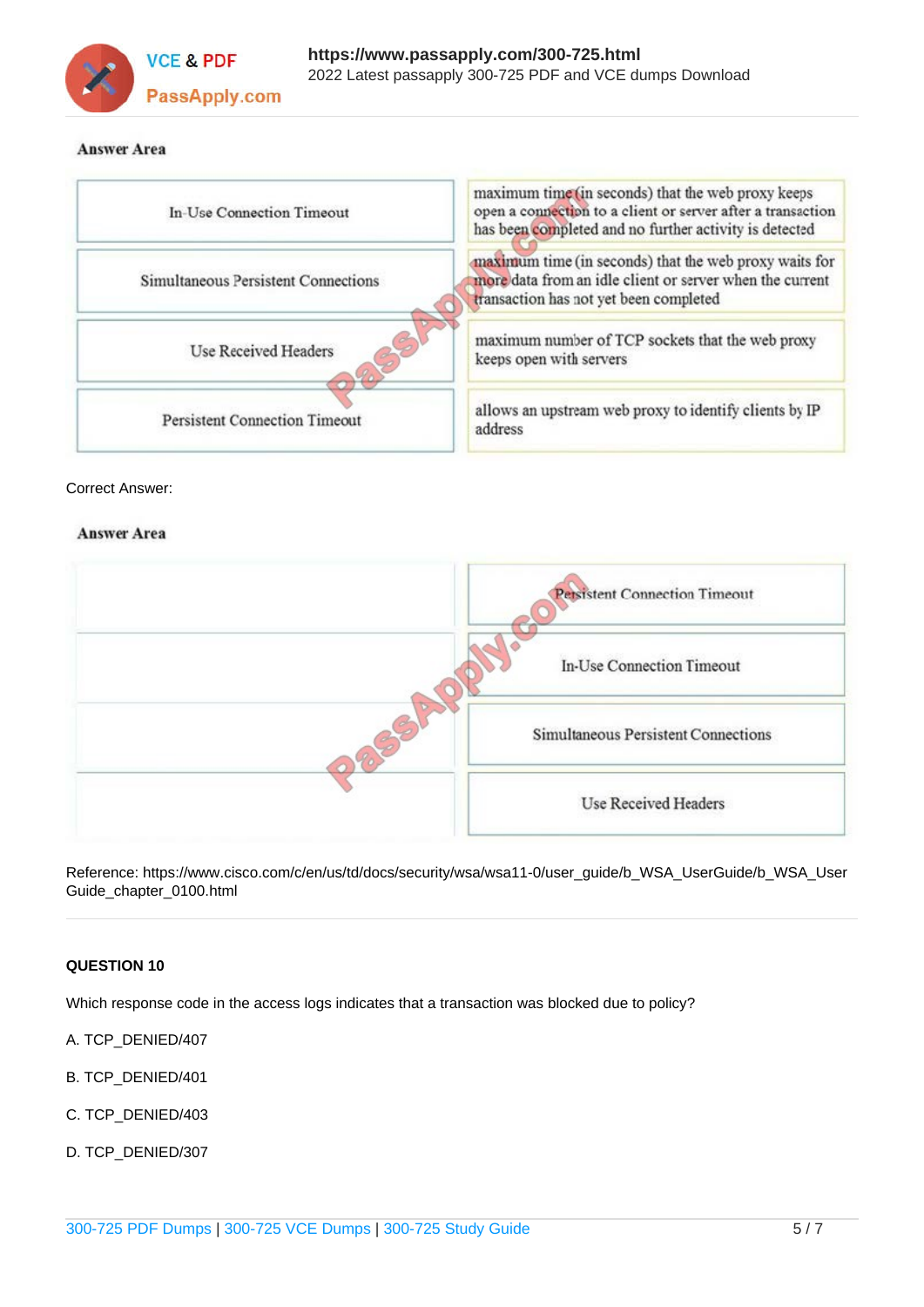

Correct Answer: A

Reference: https://docuri.com/download/instructions\_59a8d562f581719e12ad43fe\_pdf

[300-725 PDF Dumps](https://www.passapply.com/300-725.html) [300-725 VCE Dumps](https://www.passapply.com/300-725.html) [300-725 Study Guide](https://www.passapply.com/300-725.html)